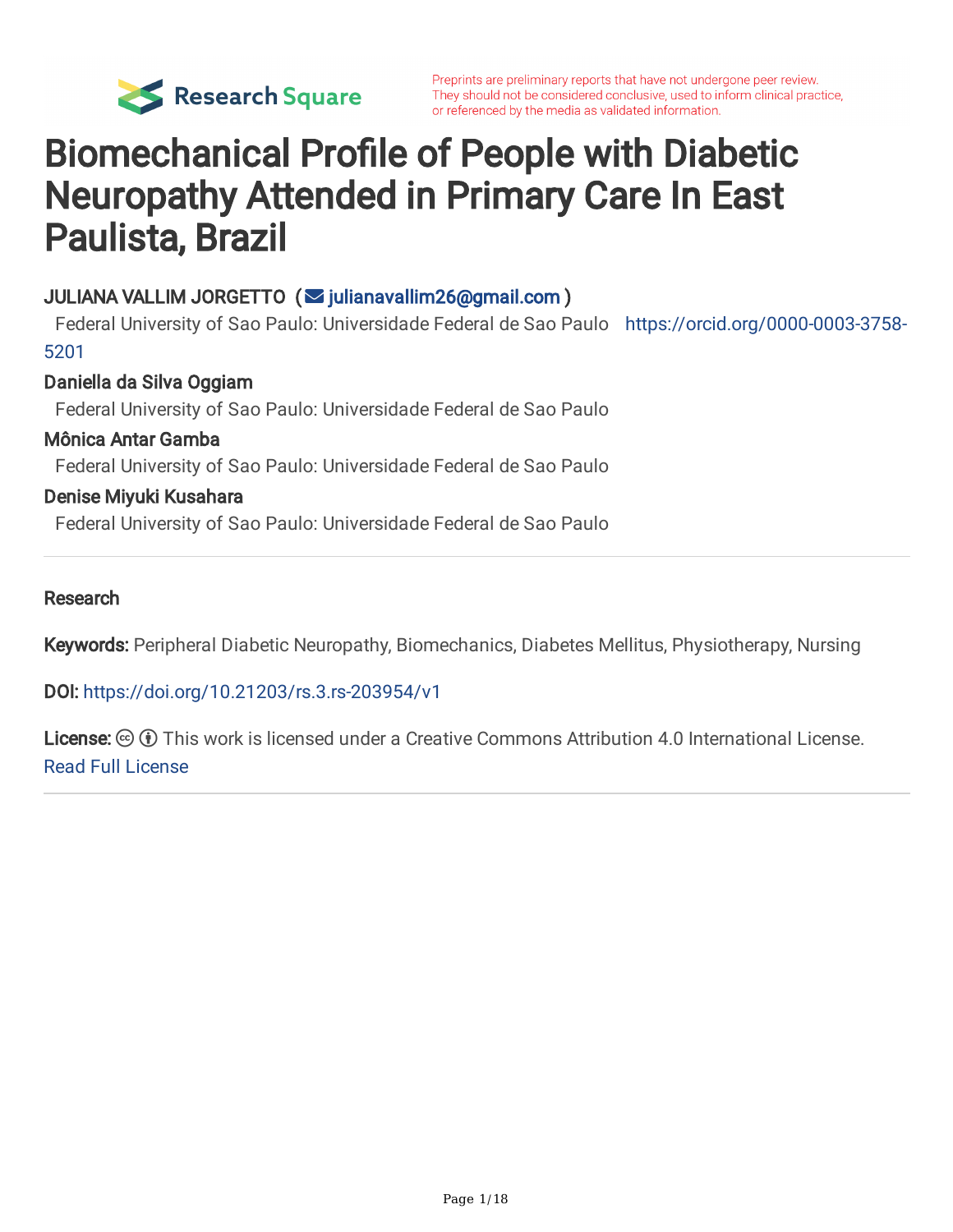## Abstract

Diabetic neuropathy is one of the main complications of Diabetes Mellitus, which can lead to loss of protective sensation, motor alteration, in plantar pressure, generating deformities, abnormal gait and mechanical trauma to the feet.

### **OBJECTIVE**

to evaluate the distribution of plantar pressure, sensory, motor changes and balance in people with peripheral diabetic neuropathy.

### METHOD

Cross-sectional study conducted with individuals registered in the municipal public health network of a city in the east of São Paulo - Brazil, with Diabetes Mellitus and Peripheral Neuropathy identified by the Michigan Screening Instrument, sensory-motor changes by the International Consensus, static and dynamic assessments of plantar pressure using Baropodometry with BaroScan and balance using the Berg scale.

### **RESULTS**

Of the 200 individuals evaluated, 52.55% had no plantar protective sensitivity, the static evaluation did not identify changes in the peak of plantar pressure, however in the dynamics the average in the right foot was 6.08 ( $\pm$  2) kgf / cm2 and 6, 7 ( $\pm$  1.62) kgf / cm2 on the left foot, the center of static pressure on the right foot was lower (10.55  $\pm$  3.82) than on the left foot (11.97  $\pm$  3.90), pointing hyper plantar pressure. The risk of falling was high, ranging from 8 to 56 points, with an average of 40.96 (± 10.77).

### **CONCLUSION**

The absence of protective plantar sensitivity, increased pressure, biomechanical changes lead to loss of balance and are predictive of complications in the feet due to diabetic neuropathy.

### Introduction

In recent years, although advances have been made in the treatment of Diabetes Mellitus (DM), the chronic complications resulting from blindness, end-stage renal disease and limb amputation are still responsible for important rates of morbidity and mortality  $[1-3]$ .

Among the complications of diabetes, Peripheral Diabetic Neuropathy (NDP) is the most common and comprises a set of clinical changes that affect the peripheral sensory, motor and autonomic nervous systems, in an isolated or diffuse manner, in the proximal or distal segments. It can be acute or chronic, reversible or irreversible, manifesting silently or with severe symptoms, due to the high level of glucose in the blood. It affects about 50% of people with DM over 60 years of age, and may be present before the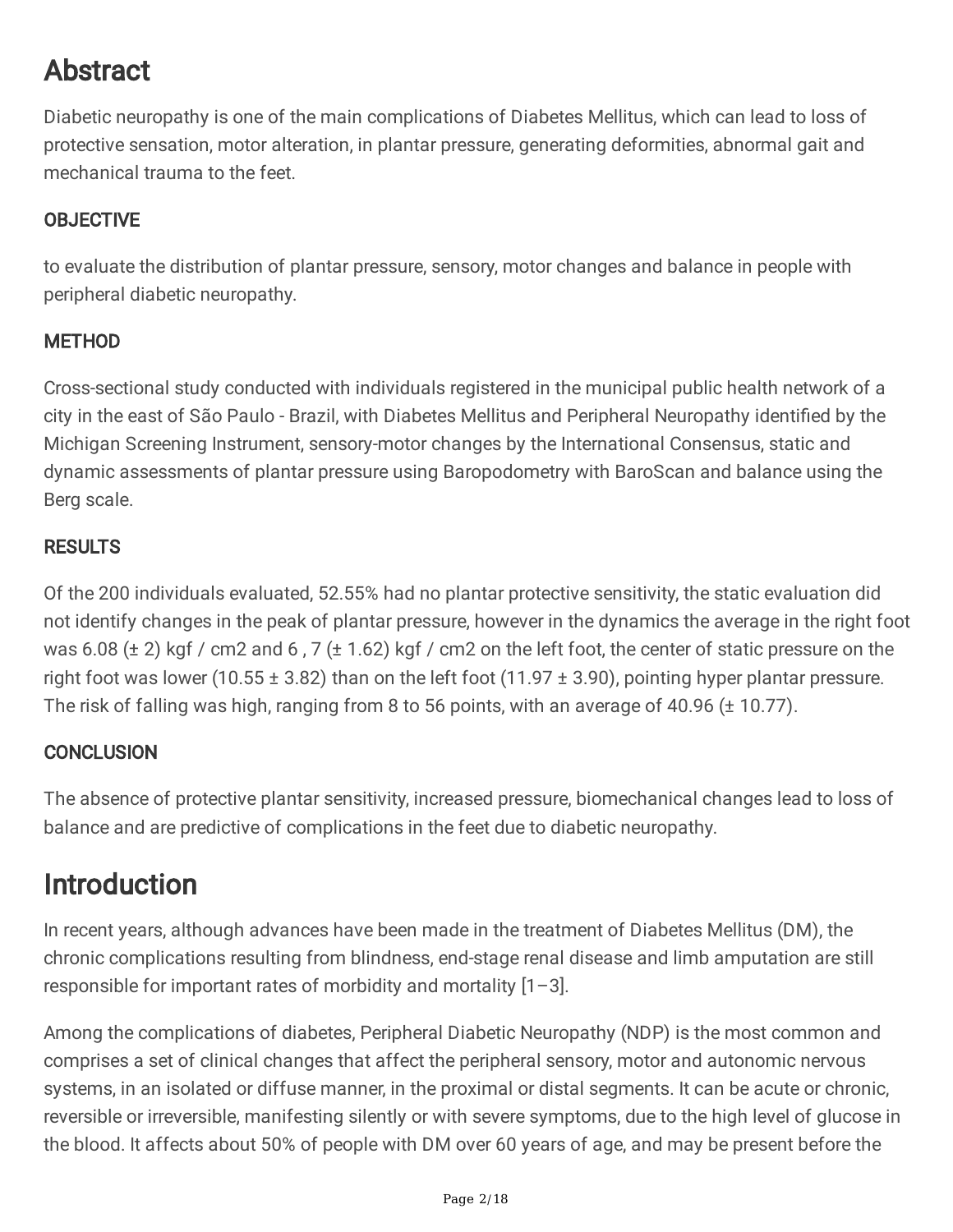loss of protective sensitivity is detected, resulting in greater vulnerability to trauma and greater risk of developing ulcerations [4].

The causes of NDP are multifactorial and are related to long-term hyperglycemia and ischemia of sensitive, motor and autonomic nerve fibers, leading to thickening of the vascular walls and obstruction of blood flow. Symptoms include burning pain, stinging, paresthesia, feelings of cold and heat, and hyperesthesia, which tend to exacerbate at night. Signs include reduced sensitivity to pain, vibration and temperature, hypotrophy of small interosseous muscles (claw and hammer toes), anhidrosis and distention of the dorsal veins of the feet. Autonomic dysfunction leads to an increase in arteriovenous shunts, making the foot warm and insensitive, identified as a foot at high risk for injuries [5].

NDP is the complication responsible for 40-70% of non-traumatic lower limb amputations. Approximately 20% of hospitalizations of individuals with diabetes occur due to lower limb injuries and 85% of lower limb amputations in individuals with DM are preceded by ulcerations, with the main associated factors being foot deformities and trauma [6,7].

Sensory-Motor Neuropathy, one of the manifestations of NDP, causes a gradual loss of tactile and painful sensitivity, called "loss of the protective sensation of the feet", which makes them vulnerable to trauma. Furthermore, one of the consequences of sensory-motor neuropathy is the atrophy of the intrinsic musculature of the foot, causing an imbalance between flexor and extensor muscles, triggering osteoarticular deformities such as "claw" fingers, "hammer" toes, overlapping toes, head prominences metatarsal and hallux valgus (bunion) [6]. Such deformities alter the pressure points in the plantar region, leading to overload and skin reaction with local hyperkeratosis (callus), which with continuous walking progresses to plantar ulceration [7]. The loss of skin integrity in the situations described above constitutes an important gateway for the development of infections, which can progress to amputation [8].

In view of the magnitude of the problem and the multiple causes that favor the onset of injuries and ulcerations in the feet of people with diabetes, a thorough physiotherapeutic evaluation of the lower limbs is necessary for the early recognition of changes that may reduce the onset of injuries.

Among the resources used to evaluate the feet, baropodometry stands out, a technique that allows to identify the distribution of plantar load, both in an almost static resting position and in movement, by calculating the relationship between force and pressure on a support platform composed of sensors capable of capturing, comparing and measuring pressures in different regions of the plantar surface [9].

Healthy individuals, in a static situation, have a peak of greater plantar pressure in the posterior region of the foot, of up to 6kgf cm<sup>2</sup>, however people with NDP may have the distribution of the plantar load modified, with damage to the biomechanics of the feet, balance and gait, allowing increased plantar pressure in some areas of the foot to the detriment of others, predisposing them to the occurrence of injuries. Considering the relationship between risks of foot ulceration and increased plantar pressure, the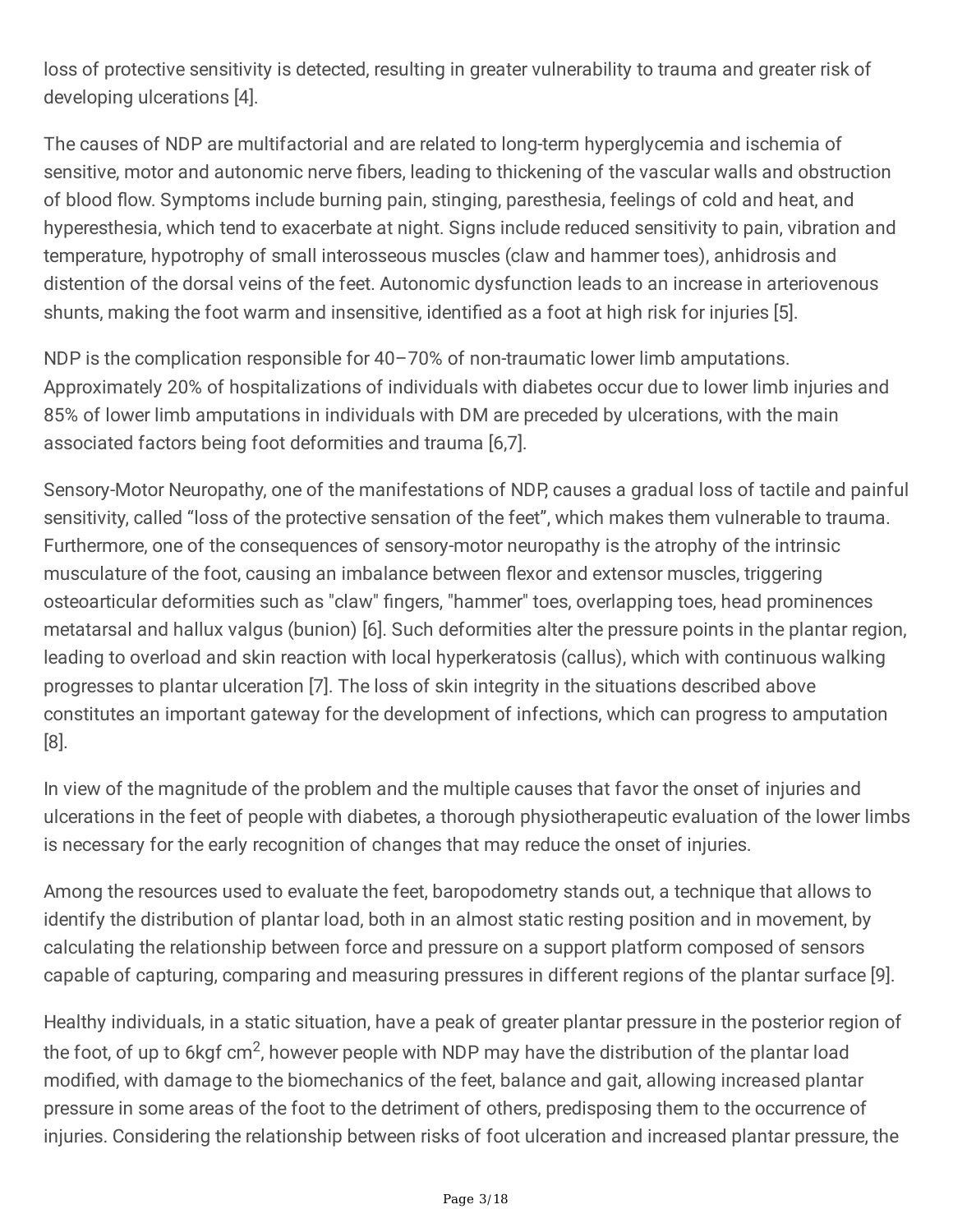use of baropodometry assumes relevant clinical applicability in preventing these injuries [10], as well as in evaluating the effectiveness of interventions, conservative or surgical procedures for foot disorders.

The recognition of the most frequent changes in the feet of people with DM by primary care professionals is a necessary condition for the reduction of injuries, since it generates information that allows the direction of the assessment during the care of the multiprofessional team and the prevention of complications.

Thus, this study aims to assess the distribution of plantar pressure in sensory, motor changes and the balance of people with peripheral diabetic neuropathy.

# Method Study design

Cross-sectional, descriptive study of people with Peripheral Diabetic Neuropathy. The study was carried out in Primary Health Care Units (UBS), in the city of São João da Boa Vista - SP, in East Paulista, Brazil, between November 2018 and February 2019.

Participants were recruited when they were consulted at the Basic Health Unit (UBS), at which time they were invited to participate in the study, and upon acceptance, signed the free and informed consent form - ICF.

Individuals with type 2 Diabetes Mellitus (DM2), registered in the municipal public network of the city, aged over 30 years, more than five years of diagnosis of DM and previous diagnosis of Peripheral Diabetic Neuropathy, identified from screening by the Instrument, were included. Michigan Screening System (MNSI) [11]. Exclusion criteria were established as individuals with cognitive impairment that prevented them from meeting requests during care, preventing the complete assessment of the feet.

Among the thirteen basic health units - UBSs in the municipality, considering a 95% confidence interval, among 2542 individuals with DM2 registered in the municipal public network, according to the prevalence estimated by other studies of around 50% 4, a sample error of 6.35%, 1271 were identified, representing people who could present NDP, with a non-probabilistic cluster sample, consisting of 200 individuals, being adopted.

Outcome variables were sensory-motor changes: plantar protective sensitivity, Aquileus reflex, vibratory sensitivity, dermatological changes, motor deformities, muscle strength and function identified according to the International Consensus on Diabetic Foot, 2019; in addition to balance changes, and changes in plantar pressure. In order to characterize the participants, demographic and clinical variables and the use of appropriate footwear were also investigated. Adequate shoes were considered those with soft material and without internal seams, height and width proportional to the size of the foot and its possible deformities with semi-flexible sole [12].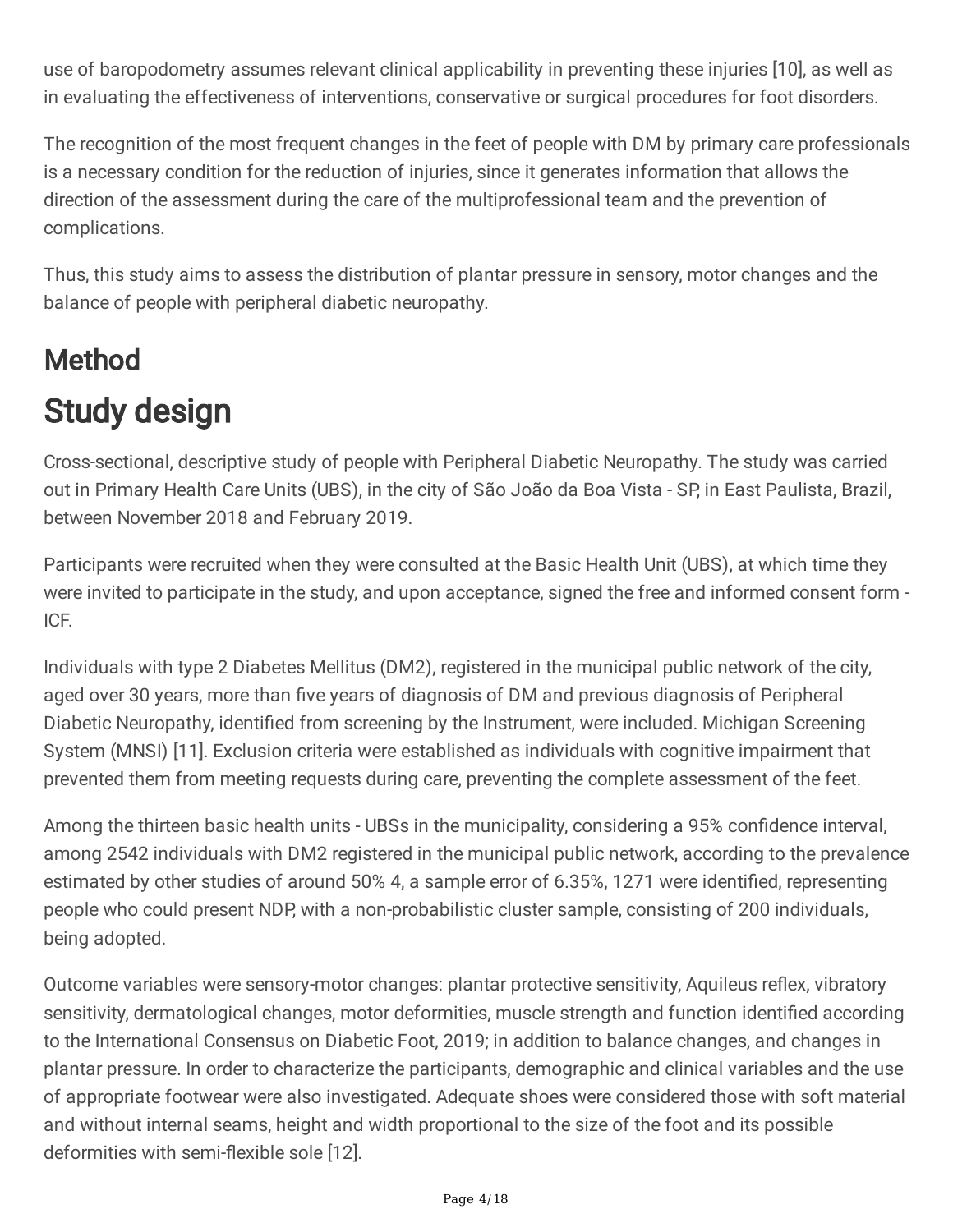For the physical therapy evaluation of the feet and identification of changes, a thorough physical examination was performed, consisting of sensory and motor evaluation. The sensory evaluation was carried out using the plantar protective sensitivity tests (Semmes-Weinstein 10 g monofilament), vibratory sensitivity (128 Hz tuning fork) and the Aquileu Reflex test, following the guidelines of the Brazilian Diabetes Society, given by the IWDM [12].

The motor / functional evaluation of the feet consisted of muscle strength tests and functional tests in activities of daily living and biomechanics. Muscle function tests were based on the protocols established by Kendall et al. [13], which grades the muscle strength of the foot and ankle from 0 to 5, with degree zero-0 occurring in degree zero muscle strength on palpation. palpable muscle contraction, grade two-2 joint movement with elimination of gravity, grade three-3 complete joint movement against gravity, grade four-4 complete joint movement against gravity and some resistance and grade five-5 normal muscle strength against gravity and resistance.

The functional evaluation of the lower limbs was performed using tests described by Palmer and Epler [14], which use the number of repetitions of movements performed by the subject in the period of 30 seconds, in the standing and sitting positions, as the scale for data analysis. divided into 4 levels: nonfunctional, poorly functional, reasonably functional and functional. For inversion and eversion movements, the following repetitions are considered:  $0 =$  non-functional,  $1 - 2 =$  poorly functional,  $3 - 4 =$ reasonably functional and 5–6 = functional, while for the other movements are considered: 0 nonfunctional, 1–4 poorly functional, 5–9 reasonably functional and 10-up as functional.

The Berg Balance Scale [15], also called Balance Scale, was used to assess the participants' balance, where the risk of falling is assessed by testing tasks related to day-to-day activities, involving static and dynamic balance. Through this scale, scores between 54 to 56 points indicate risk of mild fall, 54 to 46 indicate moderate risk of fall and scores between 46 − 36 risk of severe fall.

The static and dynamic evaluation of plantar pressure was performed using baropodometry, using the BaroScan platform, which is composed of 4096 sensors distributed over an area of 50x50cm, making it possible to perform these types of exams, as it allows to identify the foot typology, evaluate the distribution of static or dynamic plantar pressures, identify the center of pressure (COP) and the maximum, minimum and average pressure points and account for the area and time of contact of the feet with the ground (contact surface) [16].

The center of pressure (COP) shows the distance between the center of pressure of each foot in relation to the center of body pressure during the path walked between the support and balance phase, occurring the point of application of the vector of the vertical force of the reaction to the ground [10].

Patients were instructed to walk in a straight line through the examination room and when they reached the platform, step first with their right foot on the outward route, and on the return, with their left foot. The route was repeated three times by the patients to calculate the average peak pressure exerted by the feet on the platform [17]. It is noteworthy that all patients underwent a period of adaptation to the equipment,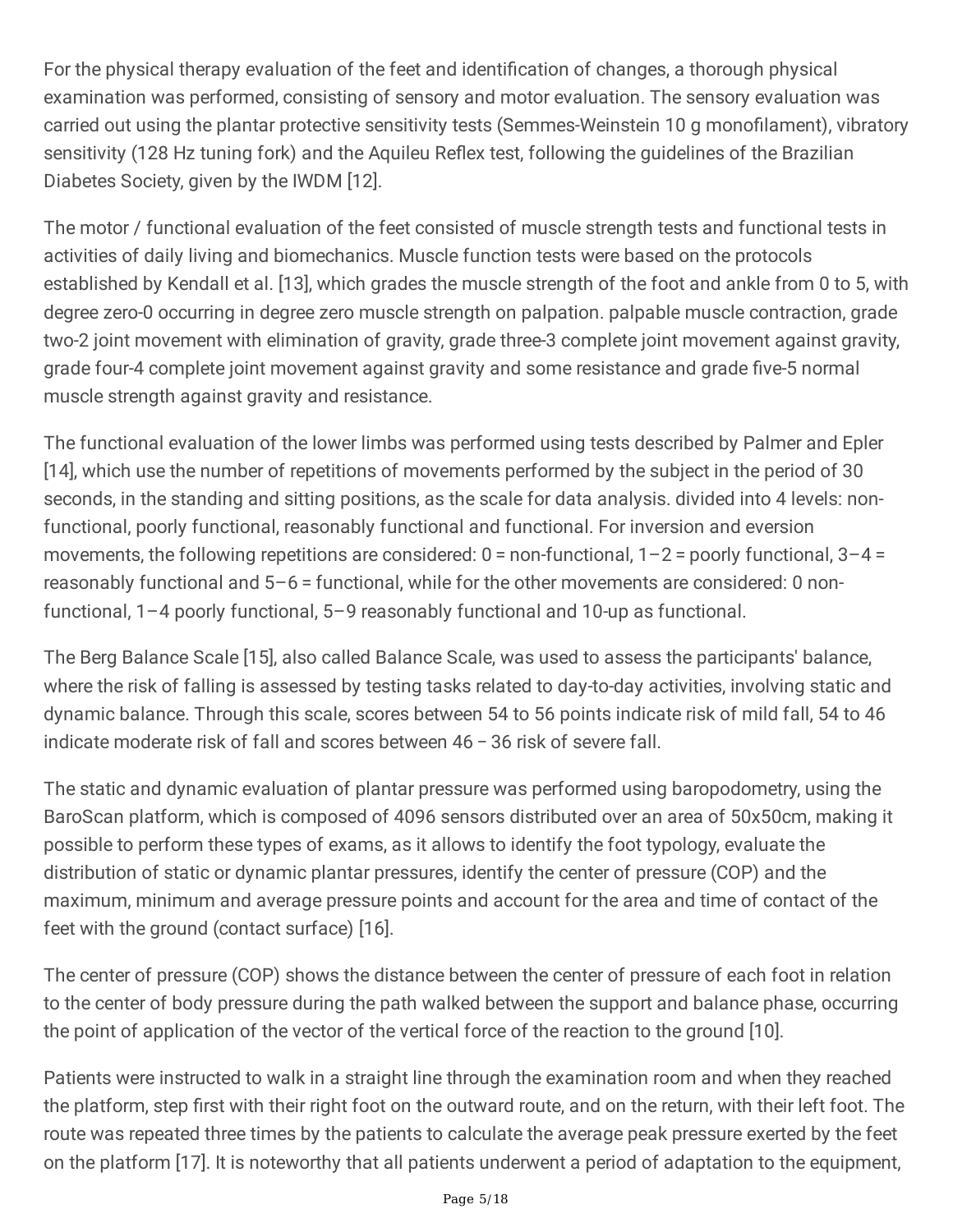thus minimizing changes due to non-habituation to it, being accepted as a normal value up to 6 kgf / cm2 or 534 kPa, according to the platform used and according to Armstrong and Lavery (1998) [18]. For this study, a platform calibrated in kgf /cm2 was used.

# Ethics in human research

The study was approved in 2018 by the institutional research ethics committee with human beings at the Federal University of São Paulo - UNIFESP and Platform Brazil (CAE 2,695,704) and conducted in accordance with national standards that govern clinical research.

# Statistical analysis

All data collected were transcribed to a specific data collection form for the study and then entered electronically into a secure database. The data obtained were analyzed according to descriptive statistics and presented according to their nature, through measures of frequency and central tendency.

### **Results**

200 individuals with NDP participated in this study, residing in the city of São João da Boa Vista / SP-Brazil, users and registered in Basic Health Units.

The data regarding the sociodemographic characterization of the studied sample are shown in Table 1.

Among the individuals evaluated, the majority were female, with a mean age of 58.9 ± 14.5 years. About half of the participants had incomplete primary education (43.72%) and were retired (2.0%), with a family income compatible up to 02 salaries (66.33%). (Table 1). The clinical data of the participants are shown in Table 2.

Table 2 reveals relevant characteristics of the sample studied, glycemic values above the references, Glycated hemoglobina (HbA1c) with wide variation (5.1-11.0%) and high levels of blood pressure and overweight.

Regarding chronic complications, peripheral arterial disease was present in 49.5% of individuals, gastrointestinal disorders 32%, retinopathy 17.5%, nephropathy in 2.5%, sexual dysfunction 29%, and amputation in 3.5% of patients. Regarding comorbidities, the most frequent were systemic arterial hypertension (81.5%) and dyslipidemia (56%). As for drug treatment, 82 (41%) individuals used only insulin and 145 (72.5%) metformin and 23 (11.5%) sulfonylureas (gliclazide, glimepiride, glavos, glyphage and glibenclamide).

The results of the sensitive, dermatological and motor evaluations of the sample participants are presented below. (Table 3).

The plantar protective sensitivity was absent in 105 (52.55%) individuals, while the Aquileu reflex decreased in 72 (36.18%) people, the vibratory sensitivity present in 96 (48%) of those evaluated, which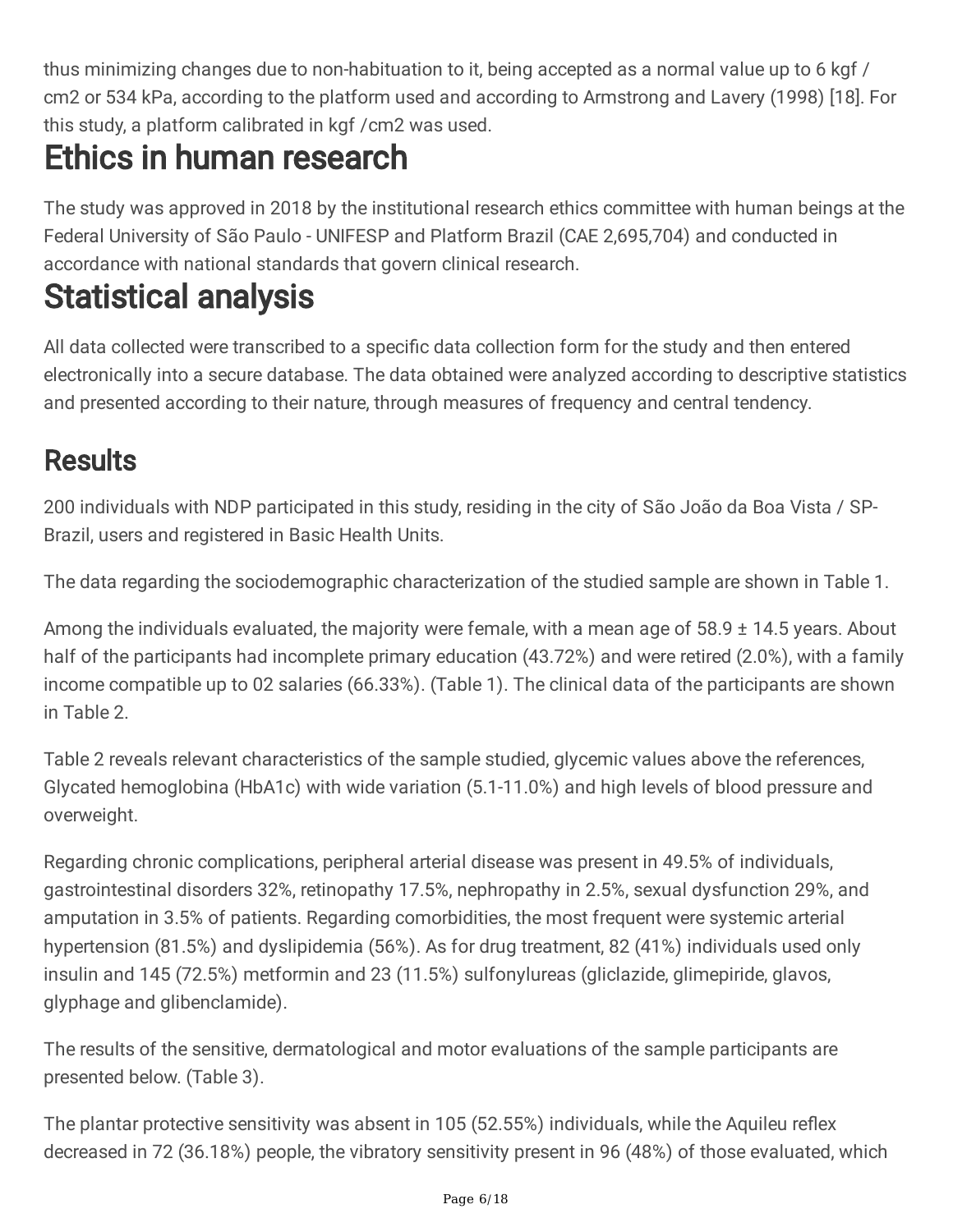shows the diversity changes in sensory sensitivity when evaluating Peripheral Diabetic Neuropathy.

Regarding dermatological changes and motor deformities, the skin was dry in most participants (87.5%), while dermatological changes as the presence of calluses was identified in 75.5% of the individuals and the motor deformity represented by bone prominence in 74% of people.

When analyzing sensitivity and motor changes comparatively between left and right foot, it was found that they were more prevalent in the right foot, except for ringworm and infection.

The classification of strength in the ankle and foot muscles is shown in Table 4.

It can be seen from Table 4 that the degrees of strength 2, 3 and 4 were the most present for all muscles, however there is an expressive frequency of individuals who already manifest diabetic motor neuropathy, with weakening of the intrinsic muscles of the foot, more marked on the right foot.

In Figure 1, it is possible to observe the categorization of the functional analysis of the movements of the feet and ankle in the studied sample.

The finger extension movement was the most functional of the movements, with over 90% of representativeness among the study participants. The minimum number of repetitions was zero, as out of the 200 evaluated, 10 were unable to perform the movements due to other pathological processes affected such as ankle fracture, visual impairment and ulceration.

The baropodometric variables evaluated in this study were the plantar pressure and average, maximum and minimum dynamic plantar pressure, as well as the pressure center (COP) and contact surface area. Regarding the static evaluation, it can be observed that no individual had peak plantar pressure, that is, the mean static plantar pressure in the right foot was 2.72 (±) kgf /cm<sup>2</sup>, with a maximum of 5.22 and a minimum of 0.96, and on the left foot, the average of 2.52  $(\pm)$  kgf /cm<sup>2</sup> with a maximum of 5.61 and a minimum of 0.7.

As for the dynamic assessment of plantar pressure, the average plantar pressure on the right foot was 6.08 ( $\pm$  2) kgf /cm<sup>2</sup>, with a maximum of 8.83 and a minimum of 1.64, while on the left foot the average was 6, 7 ( $\pm$  1.62) kgf /cm<sup>2</sup> with a maximum of 13.28 and a minimum of 2.21. On the right foot, 35 (17.5%) individuals had peak plantar pressure above 6 kgf /  $cm<sup>2</sup>$  and 44 (22%) on the left foot, representing a high risk for possible ulcerations, since the general average of plantar pressure was already found. if above the reference values (6 kgf /cm<sup>2</sup> or 534 kPa) considered normal for this variable, according to Armstrong and Lavery (1998) [18].

The description of the values of plantar pressures, second right and left foot, static and dynamic evaluation are shown in Figure 2.

The mean of the static COP on the right foot was 10.55 ( $\pm$  3.82) and on the left foot 11.97 ( $\pm$  3.90). This analysis explains why the change in postural balance in the study was considered of severe intensity for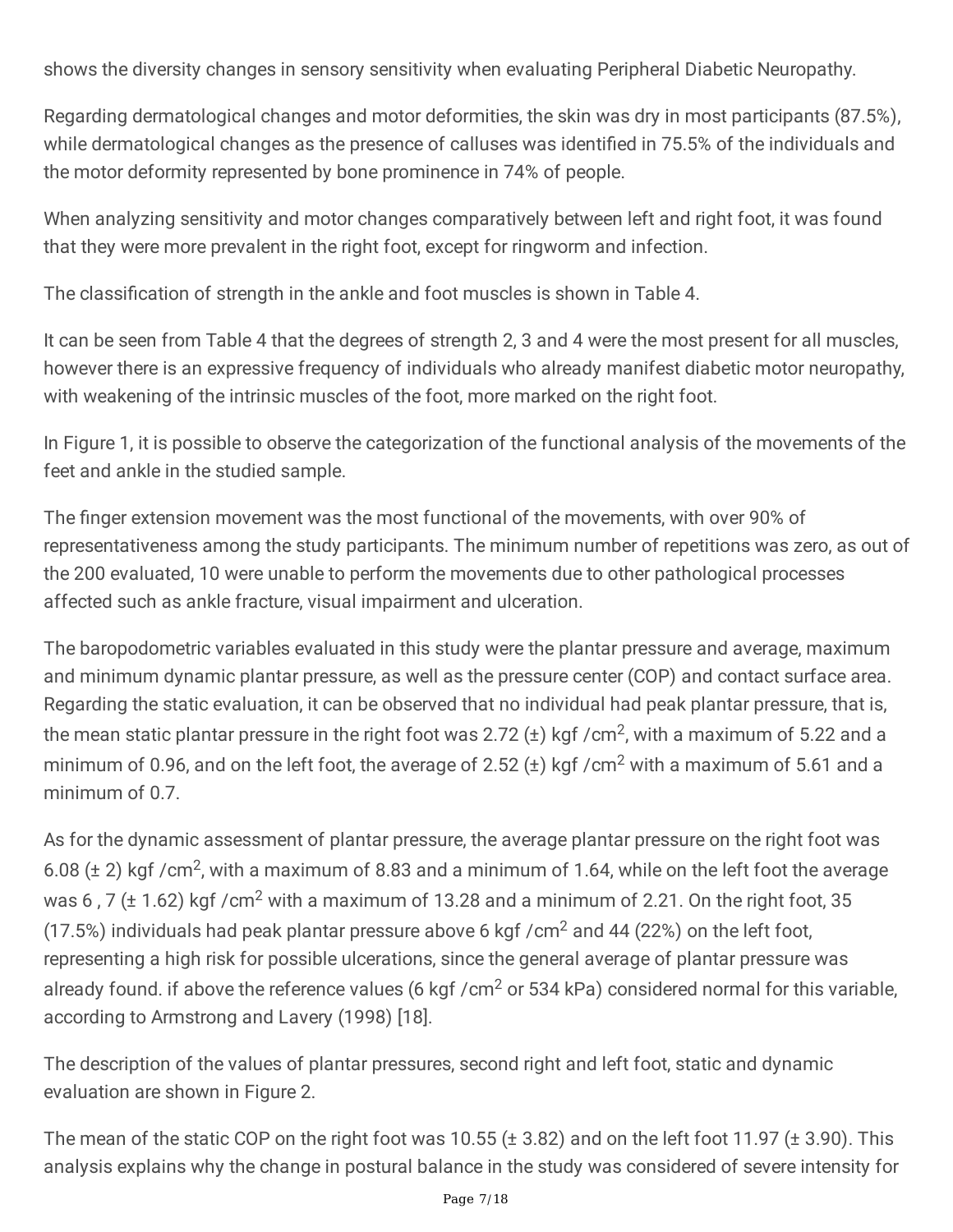the risk of falling.

Regarding the contact surface, it can be called the contact area for each foot during the walk10, where statically the average on the right foot was 111.15 (± 57.68) and on the left foot 105, 33 (± 32.9), while in the dynamic examination on the right foot it was 605.92 (± 193.4) and on the left foot 507.08 (± 69.27).

In the assessment of the participants' balance, an average of 40.96 ± 10.77 points was obtained on the Berg Balance Scale, with 06 (3%) individuals presenting a low risk of falling, 68 (34%) moderate risk and 115 (57.5%) serious risk of falling. When analyzing the type of shoes used by the participants, 92 (46%) used appropriate shoes, with orthopedic sandals being the most prevalent 53 (26.5%).

Upon palpation of the peripheral pulses, 25% had an absent anterior and posterior tibial pulse, while the popliteal pulse was present in 76.66% and in 38.33% the pedicle pulse was absent. The temperature of the feet was normal in 60% of those evaluated and the capillary filling was considered decreased in more than half of the individuals (63.33%).

### **Discussion**

Among the total number of individuals evaluated in this study, plantar protective sensitivity was absent in more than 50% of them and decreased by 36.68%. There was a high percentage of individuals with muscular and dermatological changes, being more evident in the right foot. More than half of the patients had balance changes with a moderate and increased risk of falling, with slightly less than half wearing appropriate shoes. Furthermore, it was possible to identify an increase in plantar pressure, above the values considered normal in the healthy population, especially in the individuals' left foot.

These findings are worrisome since the dermatological and muscular alterations cause the displacement of support and pressure areas in a contralateral way during the walk. Thus, in their presence, there may be an increase in the contact of the foot with the ground in some areas and a decrease in this contact in opposite areas of the plantar surface. These changes associated with loss of protective sensitivity compromise the biomechanics of the feet, altering gait and balance and increasing the risk for the development of plantar ulcers in individuals with NDP.

In NDP, the impairment of fine fibers of type Aδ and C[19], cause a decrease in plantar protective sensitivity, especially regarding the tactile, thermal, pressure and proprioception perception, and the absence of the latter leads to the loss of deep tendon reflexes [20]. Thus, neuropathy leads to insensitivity, and subsequently to foot deformity, with the possibility of developing abnormal gait [21]. Still, due to the lack of a painful response, NDP favors the repetition of trauma in the tissue, and dermatological and bone changes such as calluses and bone prominence [22].

In addition, when there is damage to the peripheral nervous system, a significant deficit in muscle strength can be evidenced, which can lead to losses in the strategies necessary to maintain the stability and balance of the human body during gait, leading to serious future losses, such as ulcerations [23].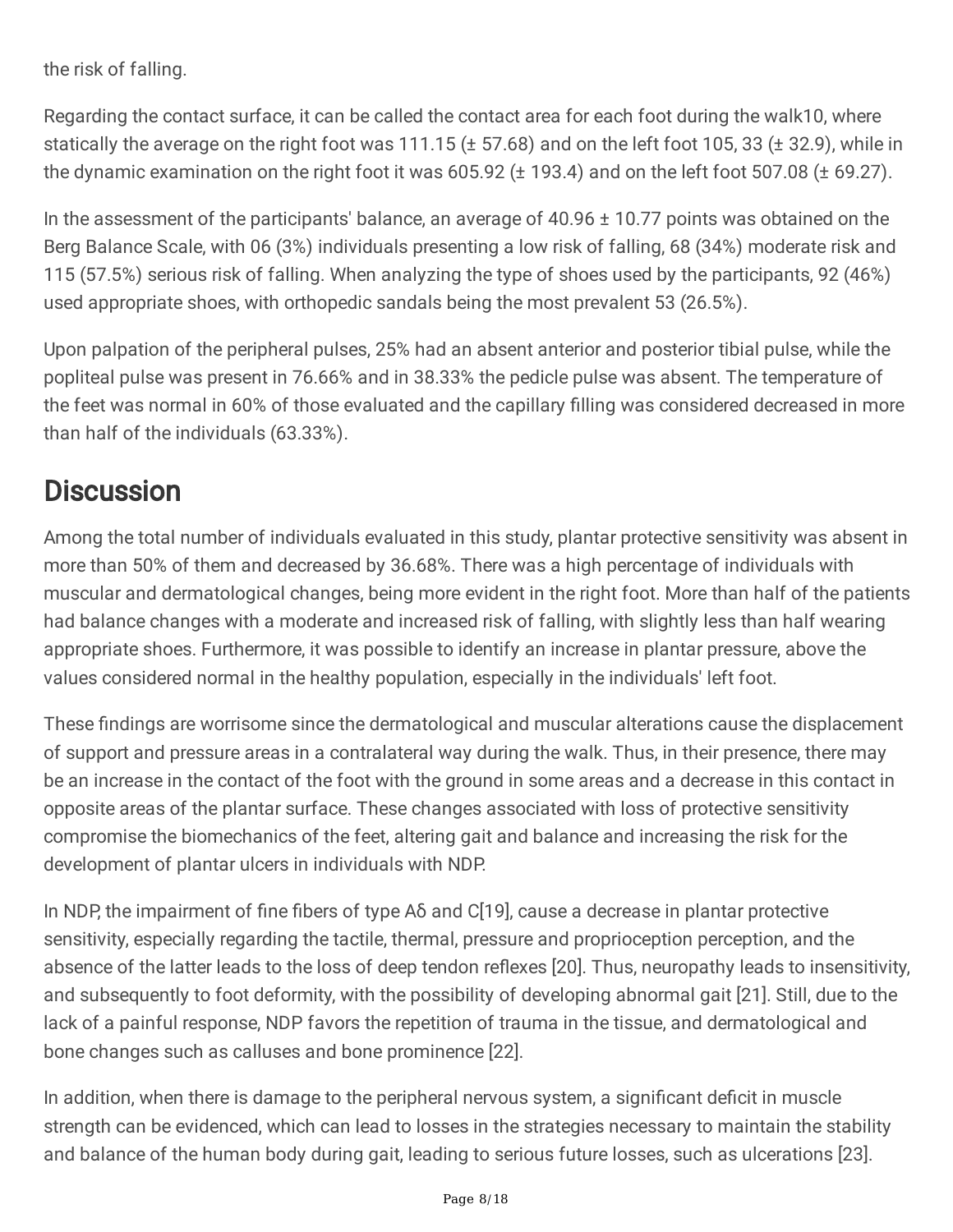Maintaining the balance of the human body depends on the intrinsic coordination of the vestibular system, vision and tactile and proprioceptive information. These components work in an integrated and complementary way and any change in one or more of these systems results in postural instability and, consequently, increases the risk of falls, skin lesions, fractures and prolonged immobilizations [24]. In the present study, 57.5% had a serious risk of falling due to changes in balance, showing that sensory deficit is one of the main causes of postural instability in people with diabetic neuropathy.

Thus, it is evident that the patients included in this study have favorable conditions for the development of plantar injuries and that they would benefit from the implementation of systematic assessment strategies and early interventions to prevent complications resulting from the conditions imposed by the underlying disease.

The evaluation of plantar pressure using baropodometry in order to identify the increase in plantar pressure in vulnerable areas in the feet of people with NDP, has been widely used, as demonstrated by Arts et al (2012) [25] and Waaijman et al (2012 ) [26], to enable changes in patients' shoes and insoles to obtain adequate footwear, with reductions in peak plantar pressure and decreased risk of pre-ulcerations and ulcerations in these individuals [16,27].

NDP is a factor that is related to the increase in plantar pressure mainly in the anterior region of the feet (metatarsal head), and these values of peak plantar pressure expressed in  $\text{kgf / cm}^2$  or kPa, correspond to the average of the pressure values occurred by region of the sole of the foot (hindfoot, midfoot and forefoot) during dynamic baropodometry, showing the influence that foot deformities have on peak plantar pressure values [10]. Therefore, it appears that in our study there was an increase in plantar pressure in the dynamic examination due to the presence of these deformities.

The pressure center (COP) is a parameter that represents a weighted average of the total pressure exerted on the surface in contact with the ground, where its trajectory and displacement parameters can be adopted as indicators of balance and body posture, thus becoming crucial tools in providing information regarding the postural balance of individuals with NDP [28], in addition to formulating an index capable of evaluating the effectiveness of rehabilitation devices, such as orthoses, dynamic study of the function and process of rolling the foot, calculating the degree of twisting the axis of the foot joint and assessing movement, which can show us the reliability of these parameters for such changes [29].

According to Armstrong, Boulton and Bus (2017) [30] it is likely that there is a relationship between these variables, mean peak plantar pressure, pressure center and contact surface, because with the increase in the time of diagnosis of diabetes, there is an increase in plantar pressure and a greater oscillation of these individuals. Therefore, understanding this process would optimize the physiotherapeutic assessment and treatment procedures, as well as providing early action in the prevention of falls and ulceration.

Footwear considered appropriate must have a thick sole, sufficient width and depth to accommodate a sock and the foot comfortably, the inside of the footwear must be soft and seamless, adjustable with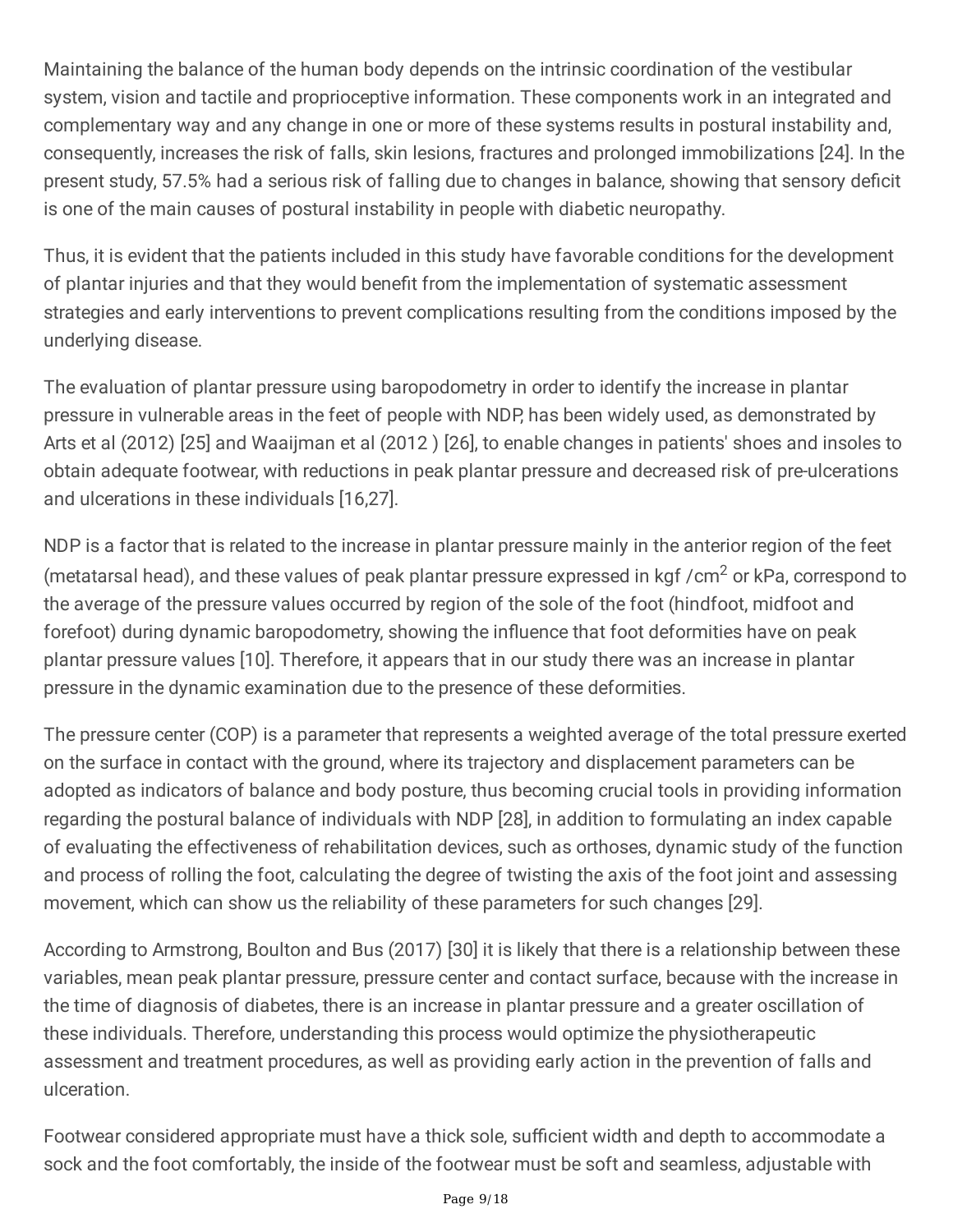laces or velcro, offering total protection to the toes (round or square toe), sole up to three centimeters, and made with soft raw material [7,18,31]. It should be noted that the use of inappropriate shoes has been described in the literature as a relevant factor for the development of the risk of ulceration and peak plantar pressure [17,32–35].

According to Luna et al (2020) [36], the use of inadequate footwear increases the repetitive local mechanical efforts on the foot in patients with DM and NDP, and the accurate measurement of the foot and shoe length is necessary to ensure a correct fit, avoiding the risk of foot ulcer.

According to Collings et al (2019) [37] and Jarls et al (2020) [29], therapeutic / suitable footwear is often used to reduce high tissue pressures associated with the risk of foot ulceration, therefore, guidelines for the care of the feet of people with diabetes recommend the use of therapeutic shoes or personalized insoles in the preventive management of people at risk of foot ulceration, as defined by the National Institute for Health and Care Excellence [38].

Discharge devices such as suitable footwear reduce peak plantar pressure by 14–76% compared to plantar pressure in the bare feet of individuals with NDP [39], which means that adherence to the use of this device is an important contributor to reducing the foot load [40]. Thus, plantar pressure, weightbearing activity and adherence play a role in the foot load [41].

The findings on plantar pressure and device adherence confirm the importance of providing people with diabetic foot disease with pressure-reducing interventions and ensuring adherence to their use [42]. In addition, the findings emphasize that, to determine foot load, it is important to look beyond a single foot load factor, as single foot load factors are likely to be insufficient to understand treatment progress [43].

In this study, evaluations were performed only in patients with already diagnosed diabetic peripheral neuropathy. Diabetic patients without neuropathy were not evaluated. Thus, it was not possible to carry out measures of association between neuropathy and the presence of changes, with only measures of frequency of changes being presented. Although this is a limitation, the simple description of the occurrence and types of changes in the feet of patients with neuropathy already constitutes an alert factor for physiotherapists and other health professionals who care for individuals with this patholo

## **Conclusion**

Among the total number of individuals evaluated in this study, plantar protective sensitivity was absent or decreased in most of them. Furthermore, a high percentage of individuals with muscular and dermatological alterations were identified, being more evident in the right foot. More than half of the patients had balance changes with a moderate and increased risk of falling, with slightly less than half wearing appropriate shoes. Furthermore, it was possible to identify an increase in plantar pressure, above the values considered normal in the healthy population, especially in the individuals' left foot. These results showed the magnitude of changes that can compromise the biomechanics of diabetic individuals and predispose them to injuries. Thus, in view of the increase in the number of cases of diabetes and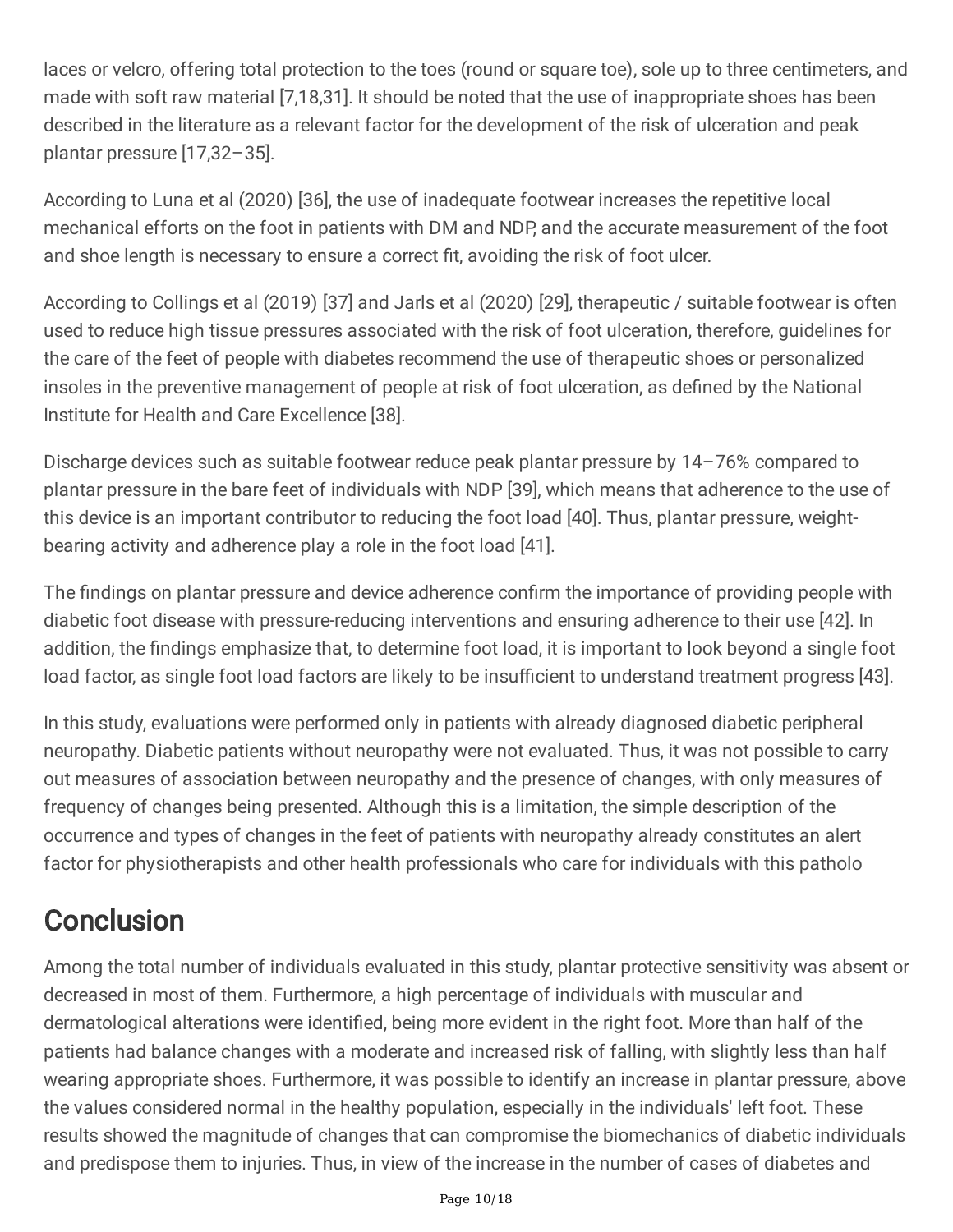consequently of Peripheral Diabetic Neuropathy, it is evident the importance of knowing the profile of this population, as well as their current health situation so that it can be traced to outline strategies for actions directed to the specific needs of this population and the prevention of injuries.

## Abbreviations

COP Pressure center DM Diabetes Mellitus DM<sub>2</sub> Type 2 Diabetes Mellitus HbA1c Glycated hemoglobina ICF Informed Consent Form MMSI Michigan Screening System NDP Peripheral Diabetic Neuropathy UBS Basic Health Unit UNIFESP Federal University of São Paulo

## **Declarations**

### ACKNOWLEDGEMENTS

HS Techonology / Podotech for borrowing the pressure platform.

### AUTHORS CONTRIBUTIONS

JVJ, DSO, MAG, and DMK were involved in the design of the study. JVJ and DMK were involved in data collection, data analysis and interpretation of results. JVJ, MAG, and DMK wrote the manuscript. All authors read and approved the final version.

### FUNDING

To CNPQ for promoting research, process: 433478 / 2018-7

### AVAILABILITY OF DATA AND MATERIALS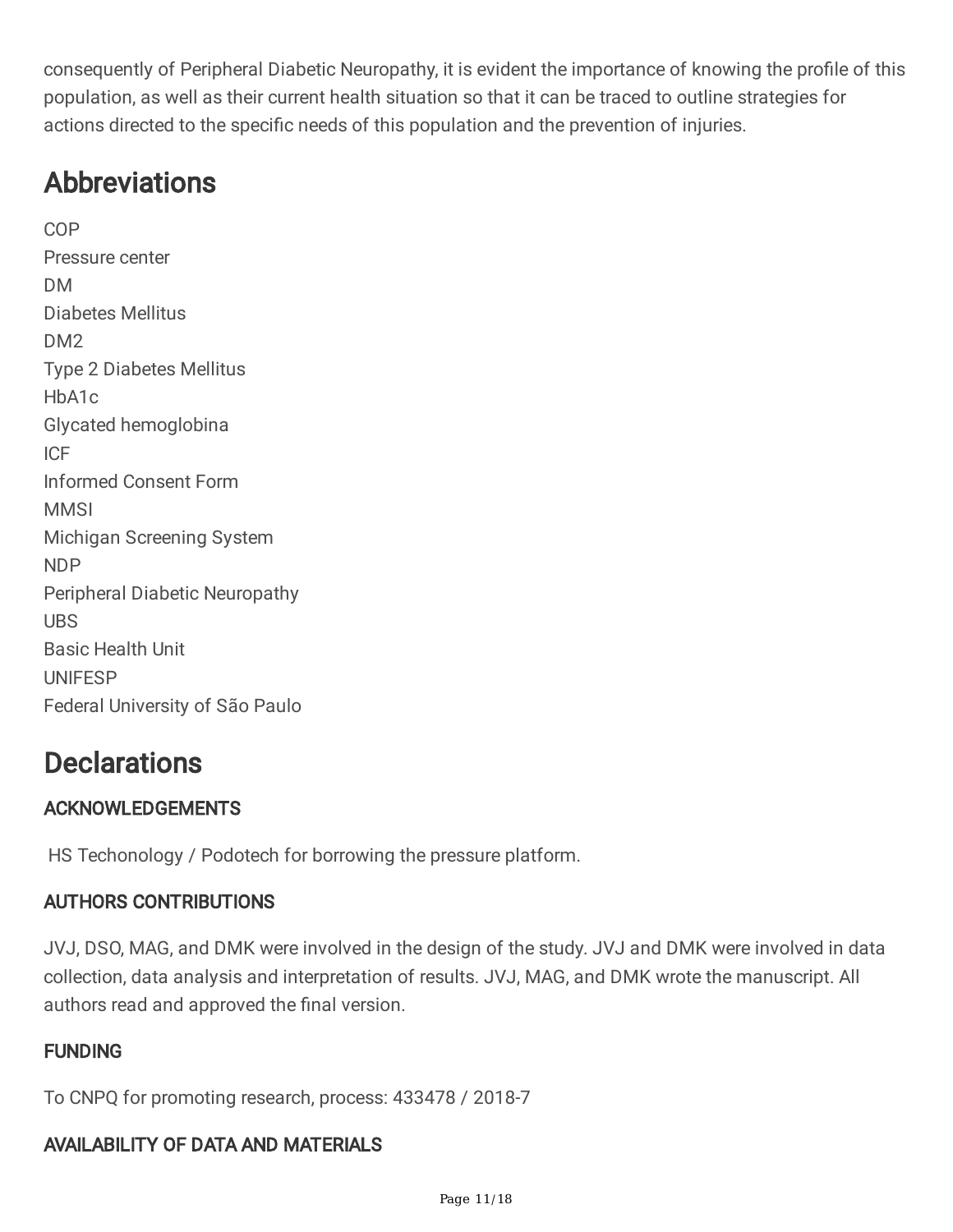Requests for further detail on the data collected in this study, or data sharing arrangements, can be submitted to Juliana Jorgetto (julianavallim26@gmail.com).

### ETHICS APPROVAL AND CONSENT TO PARTICIPATE

This project was approved by the Federal University of São Paulo and Plataforma Brasil (protocol number CAE 2,695,704). Informed consent was provided by all participants.

#### CONSENT FOR PUBLICATION

Not applicable.

### COMPETING INTERESTS

The authors declare that they have no competing interests.

### AUTHOR DETAILS

<sup>1</sup>Physiotherapist, PhD student of the Postgraduate Program in Nursing at the Federal University of São Paulo, UNIFFESP, Brazil. .

<sup>2</sup>Nurse, Associate Professor at the Department of Nursing in Public Health at Escola Paulista de Enfermagem, Universidade Federal de São Paulo, UNIFFESP, Brazil..

<sup>3</sup>Nurse, Adjunct Professor, Department of Pediatric Nursing, Escola Paulista de Enfermagem, Universidade Federal de São Paulo, UNIFFESP, Brazil.

### **References**

Citation list not provided with this version

### Tables

Table 1 - Sociodemographic characterization of people with diabetes mellitus and neuropathy, Brazil, 2018-2019.

### $n = 200$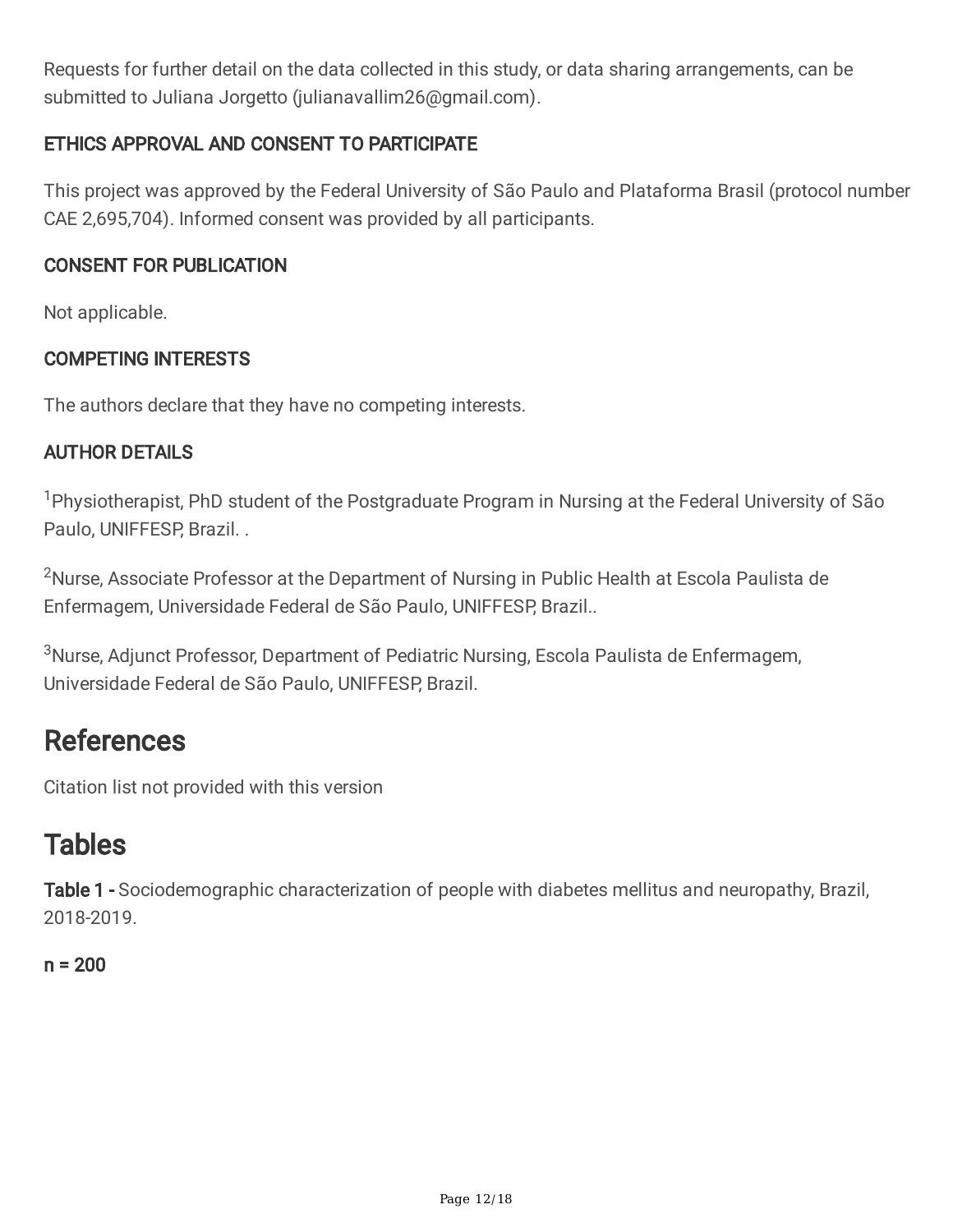| <b>Variables</b>                    | n              | %     |
|-------------------------------------|----------------|-------|
| <b>Sex</b>                          |                |       |
| Female                              | 135            | 67.33 |
| Male                                | 65             | 32.66 |
| Age range                           |                |       |
| <36 years                           | 20             | 10.05 |
| 36-46                               | 28             | 14.07 |
| 47-57                               | 33             | 16.58 |
| 58-68                               | 63             | 31.66 |
| 69-79                               | 38             | 19.10 |
| 80-90                               | 15             | 7.54  |
| 91-95                               | $\overline{2}$ | 1.01  |
| Color                               |                |       |
| White                               | 118            | 59.30 |
| Parda                               | 25             | 12.56 |
| <b>Black</b>                        | 55             | 27.64 |
| Yellow                              | 1              | 0.50  |
| <b>Education</b>                    |                |       |
| <b>Incomplete Elementary School</b> |                |       |
| Incomplete Elementary School        | 87             | 43.72 |
| <b>Complete Higher Education</b>    | 26             | 13.07 |
| Complete high school                | 42             | 21.11 |
| Incomplete high school              | 13             | 6.53  |
| Complete primary education          | 17             | 8.54  |
| <b>Illiterate</b>                   | 9              | 4.52  |
| <b>Incomplete Higher Education</b>  | 6              | 3.01  |
| <b>Labor Activity</b>               |                |       |
| <b>Retired</b>                      | 104            | 52.76 |
| <b>Sick leave</b>                   | 3              | 1.51  |
|                                     |                |       |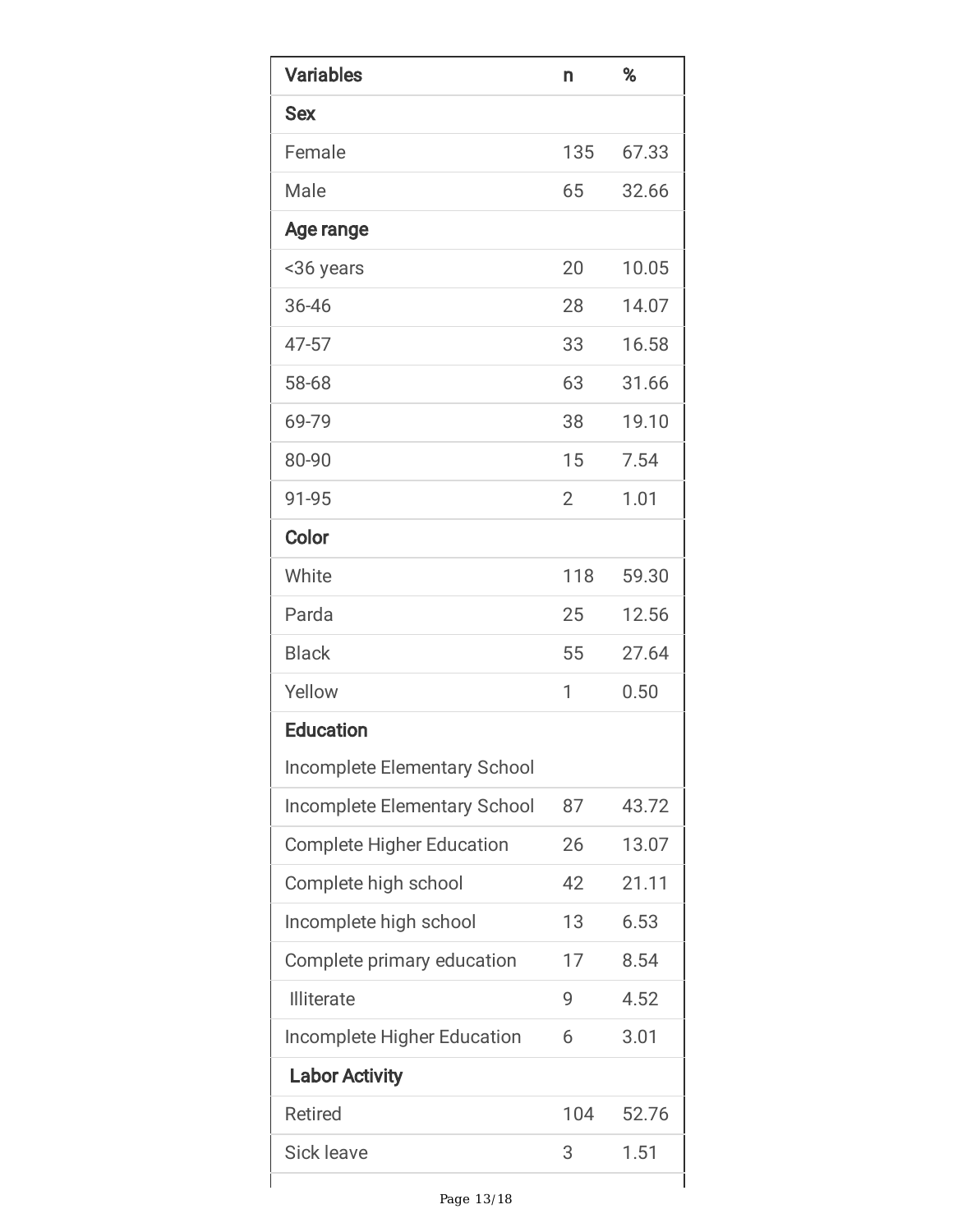| From home                 | 27  | 13.57 |
|---------------------------|-----|-------|
| Occupied                  | 54  | 27.14 |
| Unemployed                | 12  | 6.03  |
| <b>Family income</b>      |     |       |
| From 2 to 5 Minimum Wages | 53  | 26.50 |
| From 2 to 5 Minimum Wages | 132 | 66.33 |
| Above 5 Minimum Wages     | 15  | 7.54  |

Table 2 - Clinical characteristics of people with diabetes mellitus and neuropathy, Brazil, 2018-2019.

 $n = 200$ 

| <b>Variables</b>                | Mean(±DP)        | Min-Max      |
|---------------------------------|------------------|--------------|
| Diagnostic time (yers)          | 14.06±9.61       | $05 - 45$    |
| Weight (kg)                     | 80.73±18.35      | 45-126       |
| Height (m)                      | $1.63 \pm 0.08$  | 1.48-1.80    |
| BMI ( $\text{kg/cm}^2$ )        | $29.15 \pm 7.32$ | 27.9-30.3    |
| Abdominal circumference (cm)    | 108.97 ±15.91    | 71-206       |
| Glucose (mg/dL)                 | 176.26 ±75.19    | 33-545       |
| $HbA1c$ $%$                     | $5.76 \pm 3.11$  | $5.1 - 11.0$ |
| Systolic Blood Pressure (mmHg)  | 133.07±17.88     | 93-180       |
| Diastolic Blood Pressure (mmHg) | 82.68±11.63      | 60-120       |

Table 3 - Distribution of the sensory, dermatological and motor assessment of the feet of the sample participants.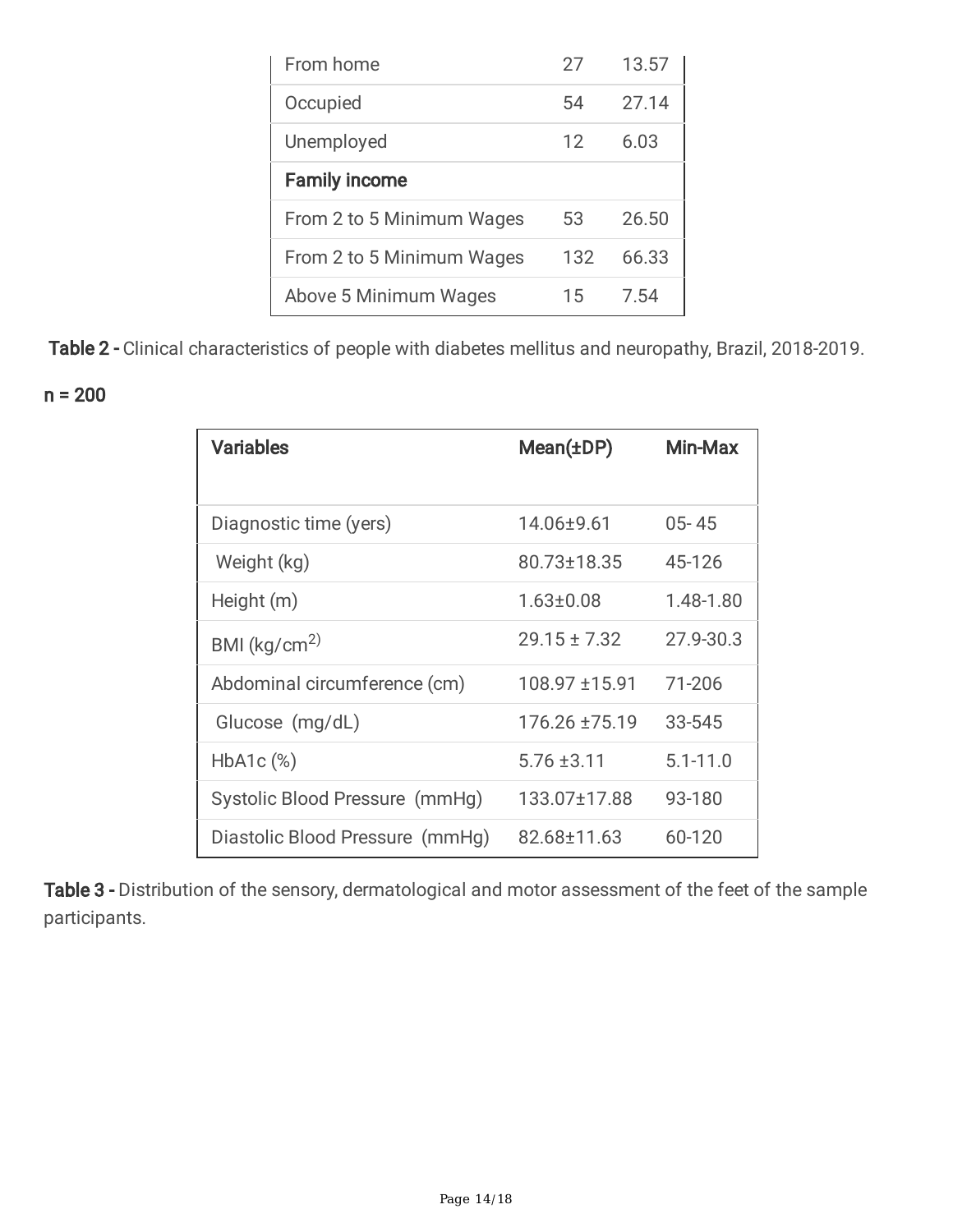| <b>Variables</b>                      | <b>RightFoot</b>        | <b>Left Foot</b> |            |
|---------------------------------------|-------------------------|------------------|------------|
| <b>Sensitive</b>                      | $n\$ )                  | $n$ (%)          |            |
| <b>Plantar protective sensitivity</b> |                         |                  |            |
| Gift                                  | 22(11.06)               | 22(11.06)        |            |
| Reduced                               | 73(36.68)               | 73(36.68)        |            |
| Absent                                | 105(52.55)              | 105(52.55)       |            |
| <b>Aquileus Reflection</b>            |                         |                  |            |
| Gift                                  | 104(52.00)              | 83(41.50)        |            |
| Reduced                               | 56(28.00)               | 72(36.00)        |            |
| Absent                                | 23(11.50)               | 24(12.00)        |            |
| <b>Vibratory Sensitivity</b>          |                         |                  |            |
| Gift                                  | 96(48.00)               | 96(48.00)        |            |
| Reduced                               | 60(30.00)               | 56(28.00)        |            |
| Absent                                | 36(18.00)               | 30(15.00)        |            |
| Dermatological                        |                         |                  |            |
| <b>Dermatological disorders</b>       |                         |                  |            |
| Pre-ulceration                        | 07(3.50)                | 05(2.50)         |            |
| Ulceration                            | 04(2.00)                |                  |            |
| Callosity                             | 151(75.50)              | 143(71.50)       |            |
| Crack                                 | 94(47.00)               | 94(47.00)        |            |
| Edema                                 | 103(51.5)               | 89(44.50)        |            |
| Ringworm                              | 89(44.50)               | 91(45.50)        |            |
| Hyperpigmentation                     | 62(31.00)               | 62(31.00         |            |
| Dry skin                              | 175(87.50)              | 175(87.50)       |            |
| Infection                             | 02(1.00)                | 05(2.50)         |            |
| <b>Motorcycles</b>                    |                         |                  |            |
| <b>Motor deformities</b>              |                         |                  |            |
| Bone prominence                       | 148(74.00)              |                  | 141(70.50) |
| Hallux valgus                         | 42(21.00)               |                  | 32(16.00)  |
| Claw and / or hammer fingers          | 42(21.00)<br>Page 15/18 |                  | 48(24.00)  |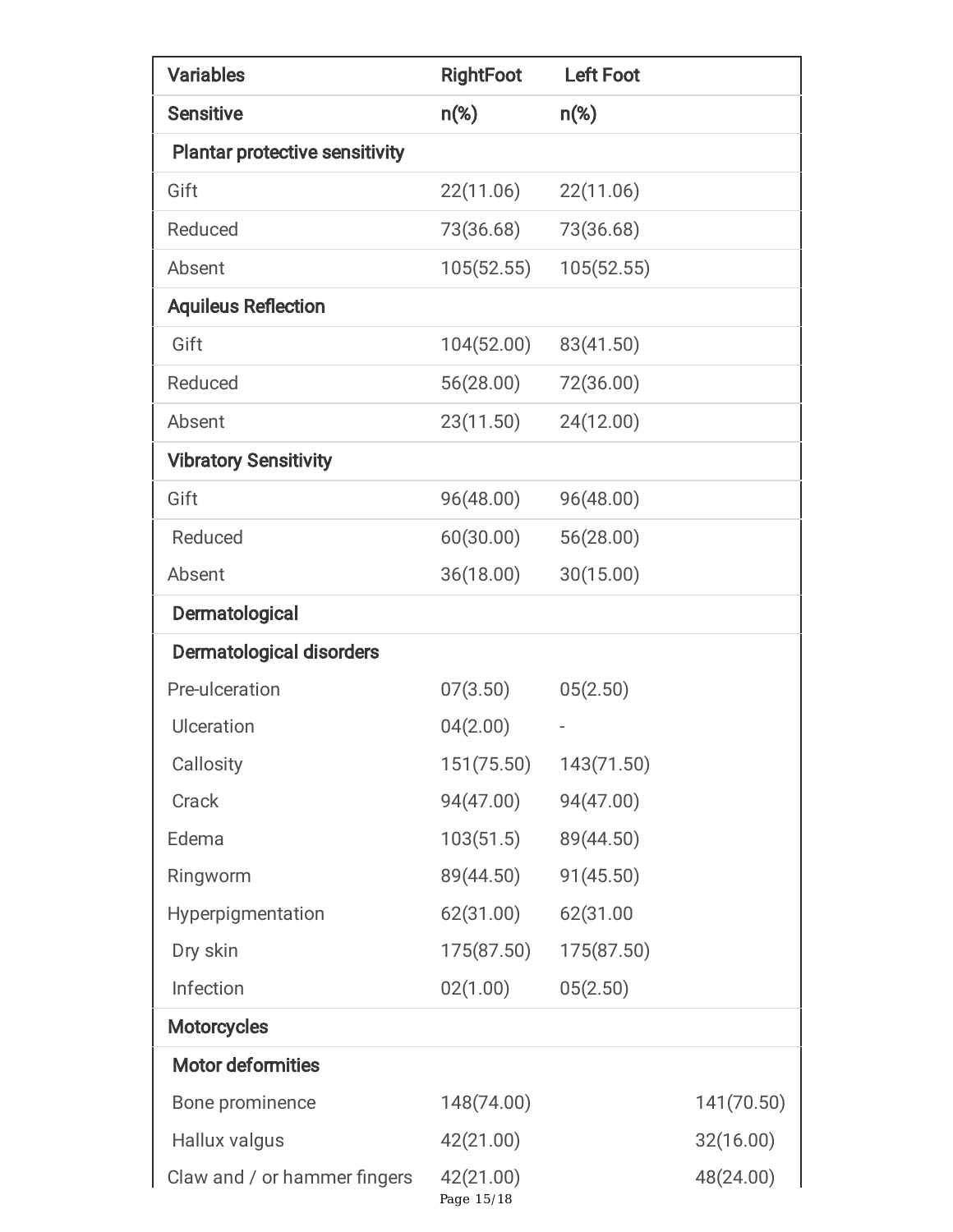$\perp$ Ī

Table 4 - Frequency and percentage of muscle responses for each ankle and foot muscle assessed.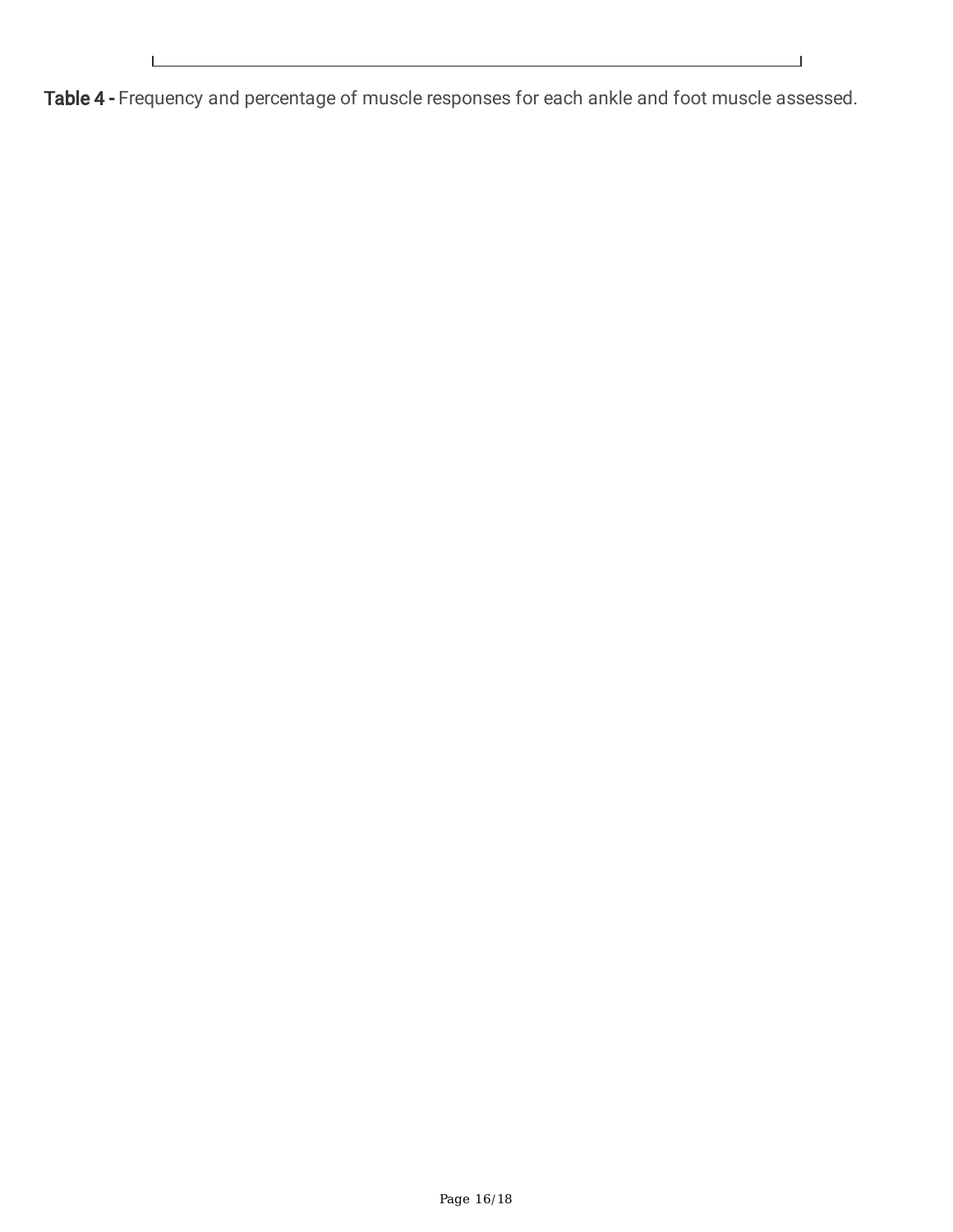| <b>Variables</b>            | $n = 200$ | %     | <b>Variables</b>            | $n = 200$ | %     |
|-----------------------------|-----------|-------|-----------------------------|-----------|-------|
| Long finger flexor D        |           |       | Long finger flexor E        |           |       |
| $\boldsymbol{0}$            | 09        | 4.52  | $\boldsymbol{0}$            | 07        | 3.52  |
| 1                           | 19        | 9.55  | $\mathbf{1}$                | 12        | 6.03  |
| $\overline{2}$              | 48        | 24.12 | $\overline{2}$              | 29        | 14.57 |
| 3                           | 56        | 28.14 | 3                           | 67        | 33.67 |
| 4                           | 39        | 19.60 | $\overline{4}$              | 52        | 10.55 |
| 5                           | 18        | 9.05  | 5                           | 21        | 5.53  |
| Long flexor of the hallux D |           |       | Long flexor of the hallux E |           |       |
| $\boldsymbol{0}$            | 09        | 4.52  | $\boldsymbol{0}$            | 06        | 3.02  |
| $\mathbf{1}$                | 17        | 8.54  | $\mathbf{1}$                | 12        | 6.03  |
| $\overline{2}$              | 30        | 15.08 | $\overline{2}$              | 29        | 14.57 |
| 3                           | 62        | 31.16 | 3                           | 67        | 33.67 |
| 4                           | 50        | 25.13 | $\overline{4}$              | 53        | 26.63 |
| 5                           | 22        | 11.06 | 5                           | 21        | 10.55 |
| Long finger extender D      |           |       | Long finger extender E      |           |       |
| 0                           | 09        | 4.52  | $\boldsymbol{0}$            | 06        | 3.02  |
| 1                           | 16        | 8.04  | $\mathbf{1}$                | 12        | 6.03  |
| $\overline{2}$              | 28        | 14.07 | $\overline{2}$              | 27        | 13.57 |
| 3                           | 64        | 32.16 | 3                           | 68        | 34.17 |
| $\overline{4}$              | 50        | 25.13 | $\overline{4}$              | 52        | 26.13 |
| 5                           | 21        | 10.55 | 5                           | 22        | 11.06 |
| Long hallux extender D      |           |       | Long hallux extender E      |           |       |
| $\boldsymbol{0}$            | 09        | 4.52  | $\boldsymbol{0}$            | 06        | 3.02  |
| 1                           | 17        | 8.54  | $\mathbf{1}$                | 13        | 6.53  |
| $\overline{2}$              | 28        | 14.07 | $\overline{2}$              | 25        | 12.56 |
| 3                           | 63        | 31.66 | 3                           | 69        | 34.67 |
| $\overline{4}$              | 50        | 25.13 | 4                           | 54        | 27.14 |
| 5                           | 22        | 11.06 | 5                           | 20        | 10.05 |
|                             |           |       |                             |           |       |